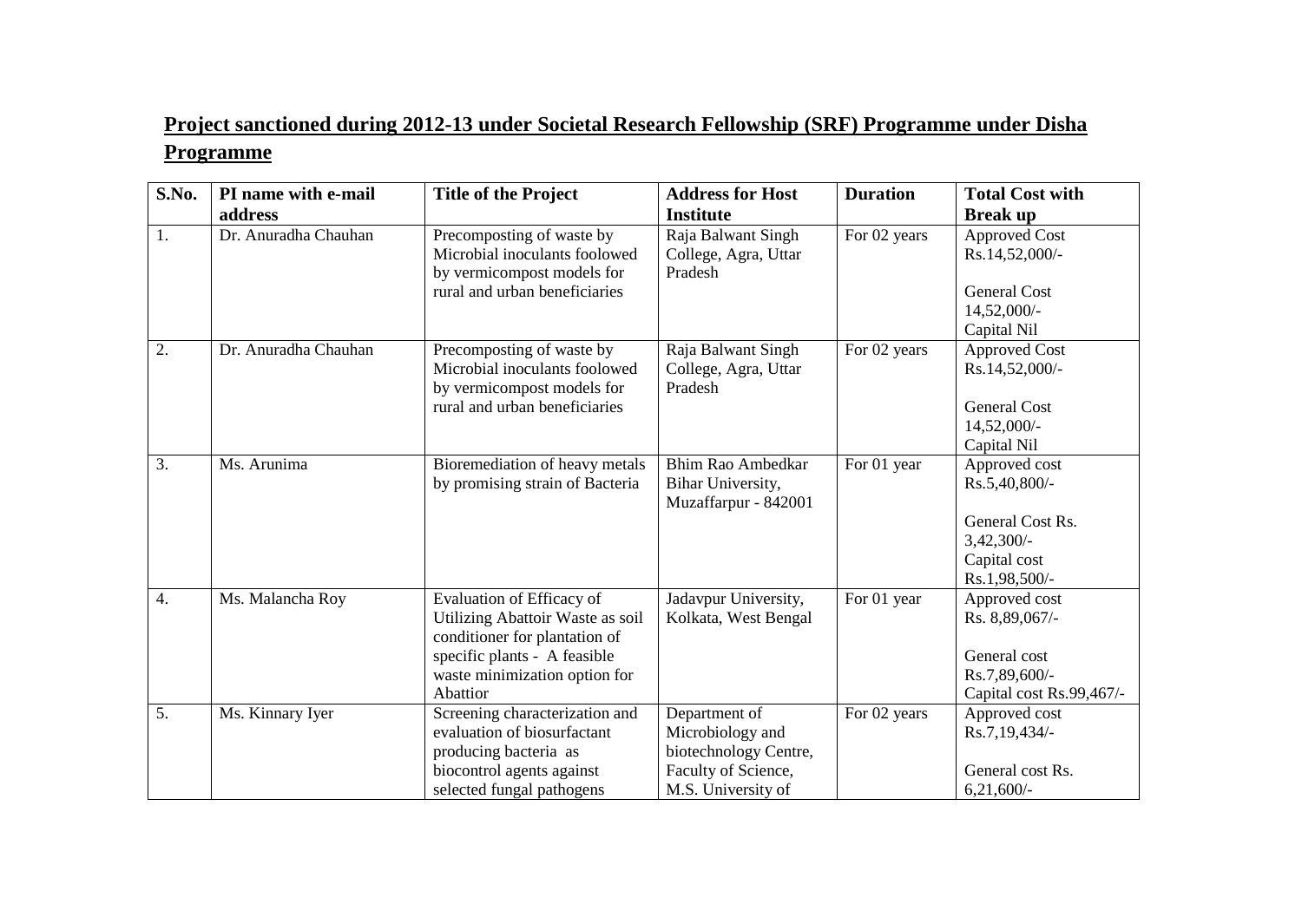|                  |                   |                                                                                                                                                         | Baroda - 390002.                                                                                                               |              | Capital cost Rs.97,834/-                                                                           |
|------------------|-------------------|---------------------------------------------------------------------------------------------------------------------------------------------------------|--------------------------------------------------------------------------------------------------------------------------------|--------------|----------------------------------------------------------------------------------------------------|
| 6.               | Ms. Faseela       | Application of novel anti-<br>microbial agents for disruption<br>of vibrio spp. and pseudomonas<br>spp. biofilms associated with<br>aquaculture         | University of Pune -<br>411007, Pune<br>Maharashtra                                                                            | For 02 years | Approved cost<br>Rs.7,68,600/-<br>General cost<br>Rs.7,68,600/-<br>Capital cost Nil                |
| 7.               | Dr. Manisha Dubey | Potential of plant extracts<br>against fungal diseases of<br>tomato under net house                                                                     | Punjab Agricultural<br>University, Ludhiana -<br>141004, Punjab                                                                | 02 years     | <b>Approved Cost</b><br>Rs.9,81,750/-<br>General cost<br>Rs.9,81,750/-<br>Capital cost Nil         |
| 8.               | Ms. Sonam Pandey  | Experimental studies on the<br>anticancer aqctivity of Tibulus<br>terrestris extract and it active<br>compound                                          | Priyamvada Birla<br><b>Cancer Research</b><br>Institute, Satna M.P. -<br>485005.                                               | For 02 years | <b>Approved Cost</b><br>Rs.5,95,950/-<br>General cost<br>Rs.5,56,500/-<br>Capital cost Rs.39,450/- |
| $\overline{9}$ . | Ms. K.S. Geetha   | Development of methodology to<br>use vermin products as plant<br>growth regulators in the<br>commercial crop cultivation                                | <b>Mount Carmel College</b><br>Autonomous Centre for<br>Scientific Research and<br>Advanced Learning,<br>Bangalore $-560052$ . | For 02 years | Approved cost<br>Rs.10,29,500/-<br>General cost Rs.<br>$9,80,500/$ -<br>Capital cost Rs.49,000/-   |
| 10.              | Ms. K Sujatha     | Community based approach for<br>combating anemia among<br>adolescent girls in rural areas of<br><b>Coimbatore District</b>                              | Avinashilingam<br>Deemed University for<br>Women, Coimbatore -<br>Tamil Nadu-641043                                            | For 02 years | <b>Approved Cost</b><br>Rs.8,48,058/-<br>General cost<br>Rs.7,74,900/-<br>Capital cost Rs.73,158/- |
| 11.              | Dr. Beena Joshi   | Nurse plants: As effective<br>socio-ecological tool for<br>restoration of degraded hill<br>slopes and conservation of<br>endangered medicinal plants of | Kumaun University,<br>Nainital - 263002,<br>Uttarakhand                                                                        | For 02 year  | <b>Approved Cost</b><br>Rs.11,40,500/-<br>General cost<br>Rs.11,03,000/-                           |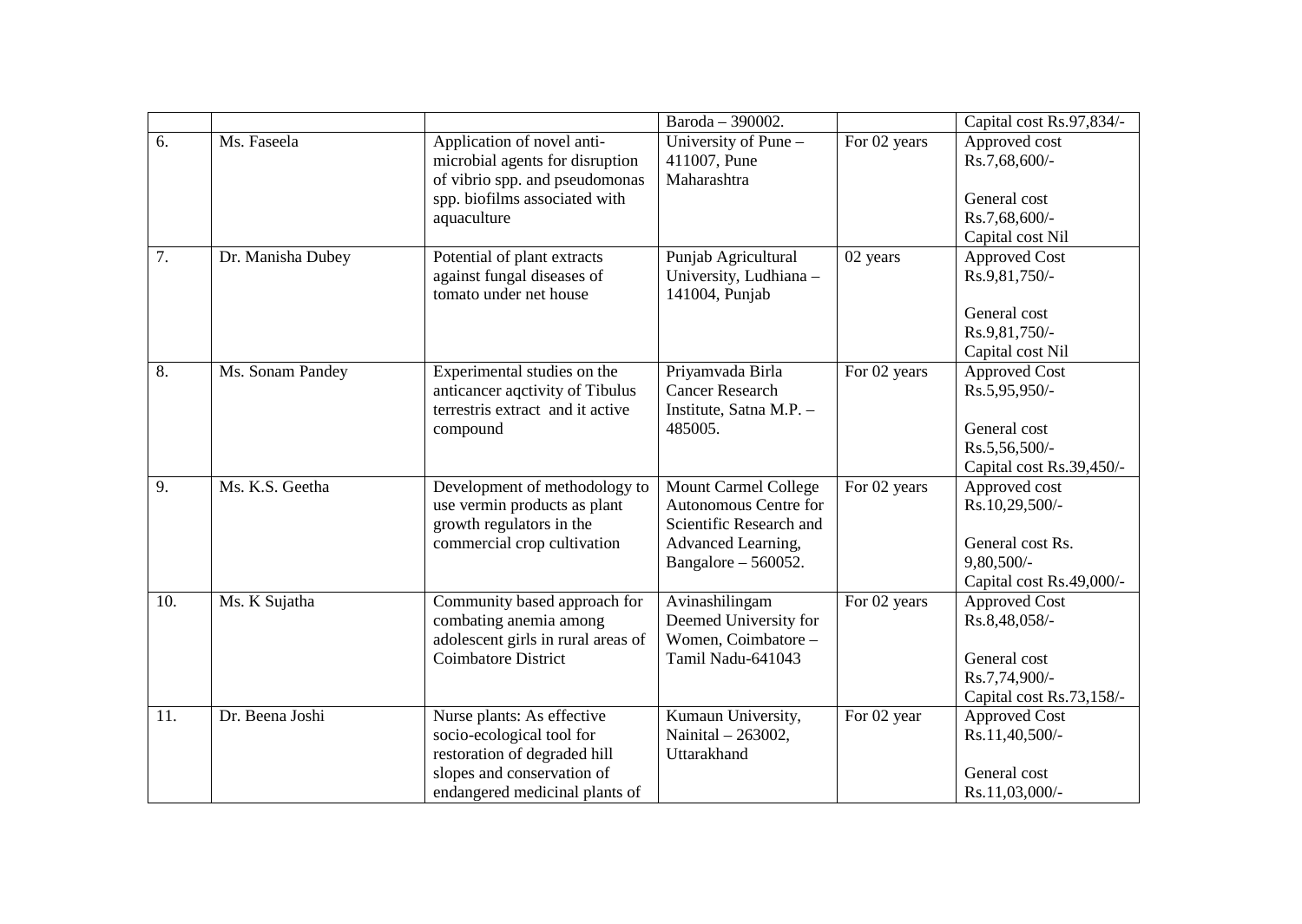|                   |                        | central Himalaya                                                                                                                                                                    |                                                                                                                                      |              | Capital cost Rs.37,500/-                                                                                  |
|-------------------|------------------------|-------------------------------------------------------------------------------------------------------------------------------------------------------------------------------------|--------------------------------------------------------------------------------------------------------------------------------------|--------------|-----------------------------------------------------------------------------------------------------------|
| 12.               | Dr. Niti Kiran         | Bioremediation of heavy metals<br>by promising strain of Bacteria                                                                                                                   | Bhimrao Ambedkar<br><b>Bihar University</b><br>Muzaffarpur - 842001.                                                                 | For 02 years | <b>Approved Cost</b><br>Rs.11,89,140/-<br>General cost Rs.<br>8,92,500/-<br>Capital cost<br>Rs.2,96,640/- |
| 13.               | Dr. Radhika Rajshree   | Stabilization and utilization of<br>trash fish and fish processing<br>waste as a slow release<br>nitrogenous organic fertilizer<br>for increased production in<br>vegetable farming | S.R. Sathyabama<br>University, Jeppiar<br>Nagarzz, zRZazjivz<br>Gzandhi Road, Chennai<br>- 600019, Tamil Nadu                        | For 02 years | Approved cost<br>Rs.9,30,000/-<br>General cost<br>Rs.9,30,000/-<br>Capital cost Nil                       |
| 14.               | Ms. Chinmayee Dash     | Sustainable rural livelihood<br>adoption and refinement of<br>improved technologies of eri<br>culture in Brahmaputra valley of<br>Assam.                                            | Central Muga Eri<br><b>Research and Training</b><br>Institute, Central Silk<br>Board, Ministry of<br>Textiles, Jorhat, Assam         | For 02 years | Approved cost<br>Rs.11,49,900/-<br>General cost<br>Rs.7,47,600/-<br>Capital cost Rs.<br>$4,02,300/-$      |
| $\overline{15}$ . | Mrs. N. Selvasudha     | Novel nano formulation for<br>treating bhper lipidemia                                                                                                                              | PRIST University,<br>Puducherry $-605007$ .                                                                                          | For 02 years | Approved cost<br>Rs.7,24,600/-<br>General cost Rs.<br>$7,05,600/-$<br>Capital cost Rs. 19,000/-           |
| 16.               | Ms. Deepa Ramesh Kadam | Production of biosurfactants<br>marine bacterial using cost<br>effective media by fermentation                                                                                      | SIES Indian Institute of<br>Environment<br>Management, Sri<br>Chandrasekarendra<br>Saraswati Vidyapuram,<br>Navi Mumbai -<br>400706. | For 02 years | <b>Approved Cost</b><br>Rs.9,83,100/-<br>General cost<br>Rs.7,58,100/-<br>Capital cost<br>Rs.2,25,000/-   |
| 17.               | Dr. Beena Tiwai        | Impact of invasive species on                                                                                                                                                       | Kumaun University,                                                                                                                   | For 02 years | Approved cost                                                                                             |